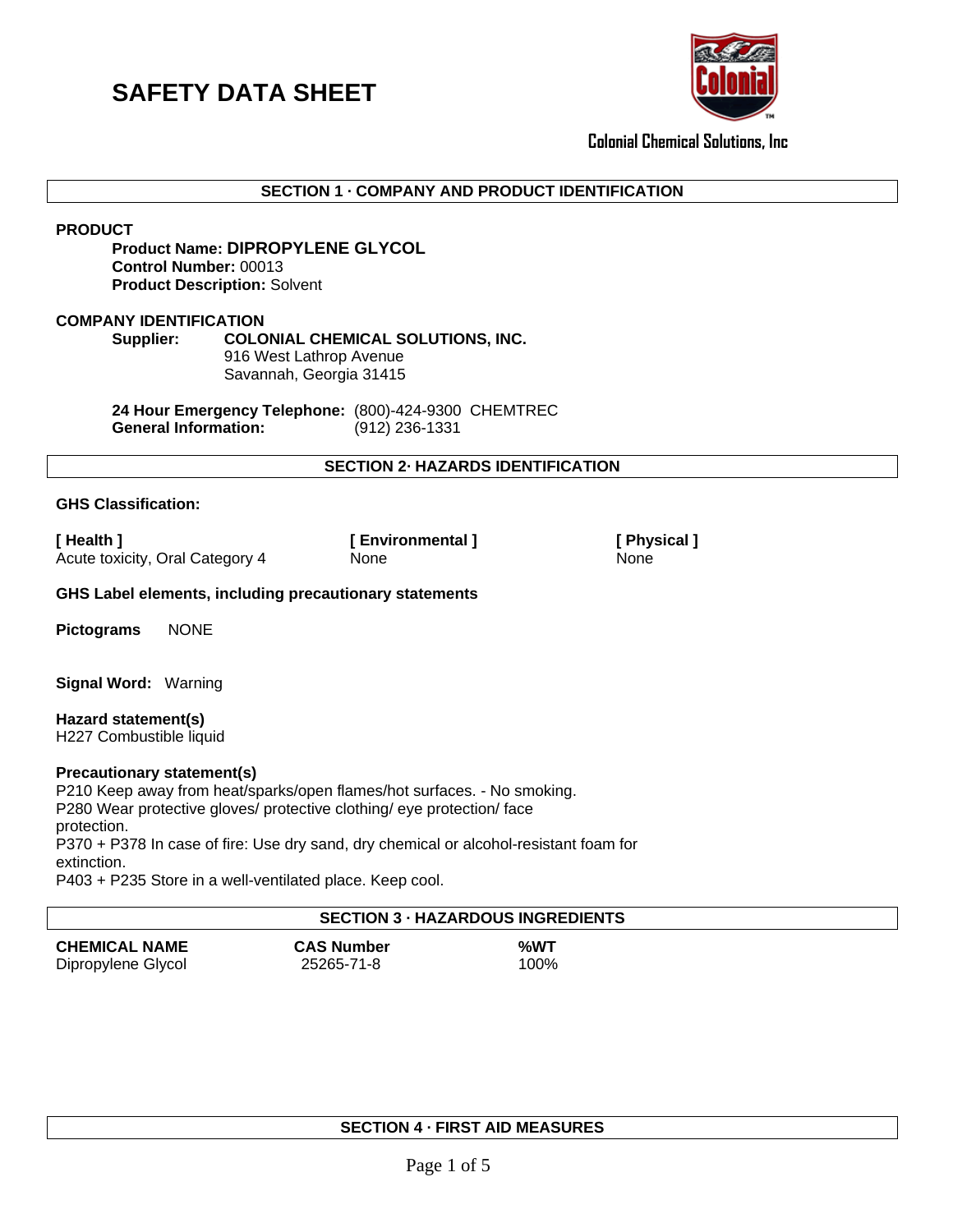

# **Colonial Chemical Solutions, Inc**

**Eyes:** Flush eyes with plenty of water, occasionally lifting the upper and lower eyelids. Check for and remove any contact lenses. Continue to rinse for at least 10 minutes. Get medical attention if irritation occurs.

**Skin:** Wash skin with soap and water. Seek medical attention if symptoms occur.

**Inhalation:** Move exposed person to fresh air. If not breathing, if breathing is irregular

or if respiratory arrest occurs, provide artificial respiration or oxygen by trained personnel. Get medical attention if symptoms occur.

**Ingestion:** Wash out mouth with water. Move exposed person to fresh air. Aspiration hazard if swallowed. Can enter lungs and cause damage. Do not induce vomiting. Get medical attention. Never give anything by mouth to an unconscious person.

# **SECTION 5 · FIRE FIGHTING MEASURES**

**Extinguishing Media:** To extinguish flames use an extinguishing agent suitable for the surrounding fire. **Fire Fighting Procedures:** Cool exposed containers with water spray. Wear self-contained breathing apparatus (SCBA) operated in pressure demand mode and full bunker firefighter's protective clothing.

**Fire and Explosion Hazards:** Containers can rupture and explode under fire conditions due to pressure and vapor buildup. Heated vapors may form explosive mixture with air.

# **SECTION 6 · ACCIDENTAL RELEASE and DISPOSAL MEASURES**

**Small Spill:** Dilute with water and mop up, or absorb with an inert dry material and place in an appropriate waste disposal container. Finish cleaning by spreading water on the contaminated surface and dispose of according to local and regional authority requirements.

**Large Spill:** Absorb with an inert material and put the spilled material in an appropriate waste disposal. Finish cleaning by spreading water on the contaminated surface and allow to evacuate through the sanitary system.

# **SECTION 7 · STORAGE AND HANDLING**

**Handling:** Keep away from heat. Keep away from sources of ignition. Ground all equipment containing material. Do not ingest. Do not breathe gas/fumes/ vapor/spray. If ingested, seek medical advice immediately and show the container or the label. Keep away from incompatibles such as oxidizing agents.

**Storage:** Keep in the original container or an approved alternative made from a compatible material, kept tightly closed when not in use.

# **SECTION 8 · EXPOSURE CONTROLS AND PERSONAL PROTECTION**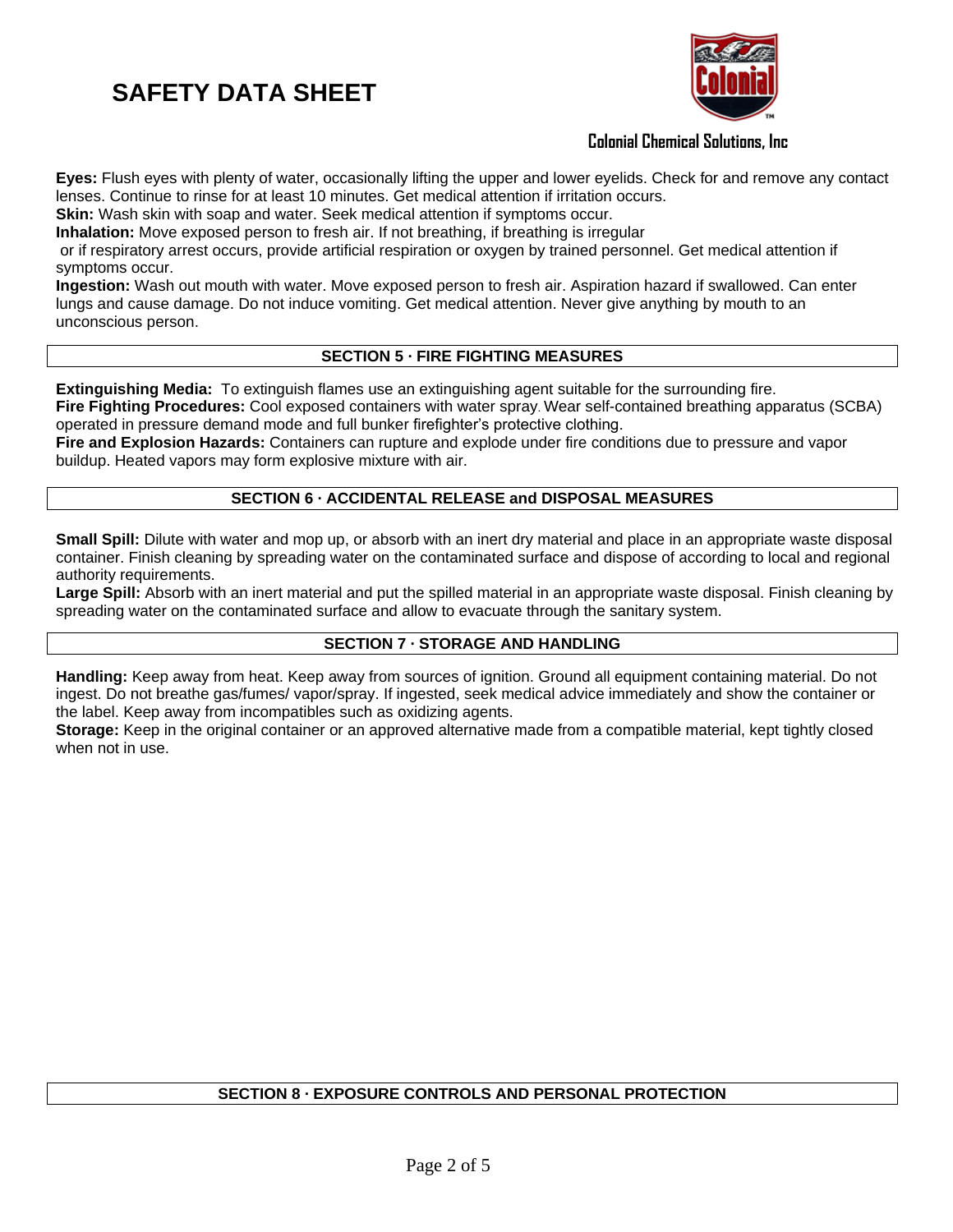

# **Colonial Chemical Solutions, Inc**

**Engineering Controls:** Provide adequate ventilation or other engineering controls to keep the airborne concentrations of vapor or mists below the applicable workplace exposure limits indicated below. The level of protection and types of controls will vary depending upon potential exposure conditions.

**Exposure Limits:** Dipropylene Glycol Contains no substances with occupational exposure limit values.

# **Personal Protective Equipment (PPE):**

**Eyes** Safety eyewear complying with an approved standard should be used when a risk assessment indicates this is necessary to avoid exposure to liquid splashes, mists or dusts..

**Skin:** If Personal protective equipment for the body should be selected based on the task being

performed and the risks involved and should be approved by a specialist before handling this product

**Clothing:** Chemical-resistant, impervious gloves complying with an approved standard should be worn at all times when handling chemical products if a risk assessment indicates this is necessary.

**Respirators:** Where adequate ventilation is not available an approved respirator must be worn. Respirator selection, use and maintenance should be in accordance with the requirements of OSHA Respiratory Protection Standard, 29 CFR 1920.134. In confined areas, use a self-contained breathing apparatus.

## **SECTION 9· PHYSICAL AND CHEMICAL PROPERTIES**

**Flash Point:** 226 °F **Flammability Limits:** Lower- No data; Upper- No data **Autoignition Temperature: 630<sup>°</sup>F Boiling Point: 441<sup> O</sup>F<br>Melting Point: No available data Vapor Pressure:** < 1 mmHg<br> **Vapor Density (Air-1):** 5.37 **pH:** No available data **Odor/Appearance:** Clear liquid with no appreciable odor.

**Specific Gravity: 1.02** Volatile %: No available data **Evaporation Rate (BuAc=1): No data Solubility in Water: Soluble** 

# **SECTION 10 · STABILITY AND REACTIVITY**

**Chemical Stability:** Stable under normal use and temperature conditions. **Conditions to Avoid:** Keep away from excess heat, incompatible materials. **Materials to Avoid:** Strong oxidizers. **Decomposition Products:** When combusted, oxides of carbon and various hydrocarbons.

# **SECTION 11 · TOXILOGICAL INFORMATION**

**Signs and Symptoms of Overexposure:**

**Skin:** May cause mild skin irritation. Severity depends on the amount and duration of exposure. **Eyes:** May cause mild eye irritation. May cause minor corneal irritation. **Inhalation:** May cause respiratory tract irritation. **Ingestion:** Expected to be a low ingestion hazard. Ingestion of extremely large doses may affect the liver and kidneys.

**Acute oral toxicity:** Dipropylene Glycol: LD50 rat: 5000 mg/kg **Acute inhalation toxicity:** Dipropylene Glycol: LC50 rat: 2.34 mg/l 4h **Acute dermal toxicity:** Dipropylene Glycol: LD50 rabbit: 5010 mg/kg

# **SECTION 12 · ECOLOGICAL INFORMATION**

**Ecotoxicity:** Material is practically non-toxic to aquatic organisms.. **Bio-accumulative potential:** Bioaccumulation of this product is unlikely. This product is readily biodegradable.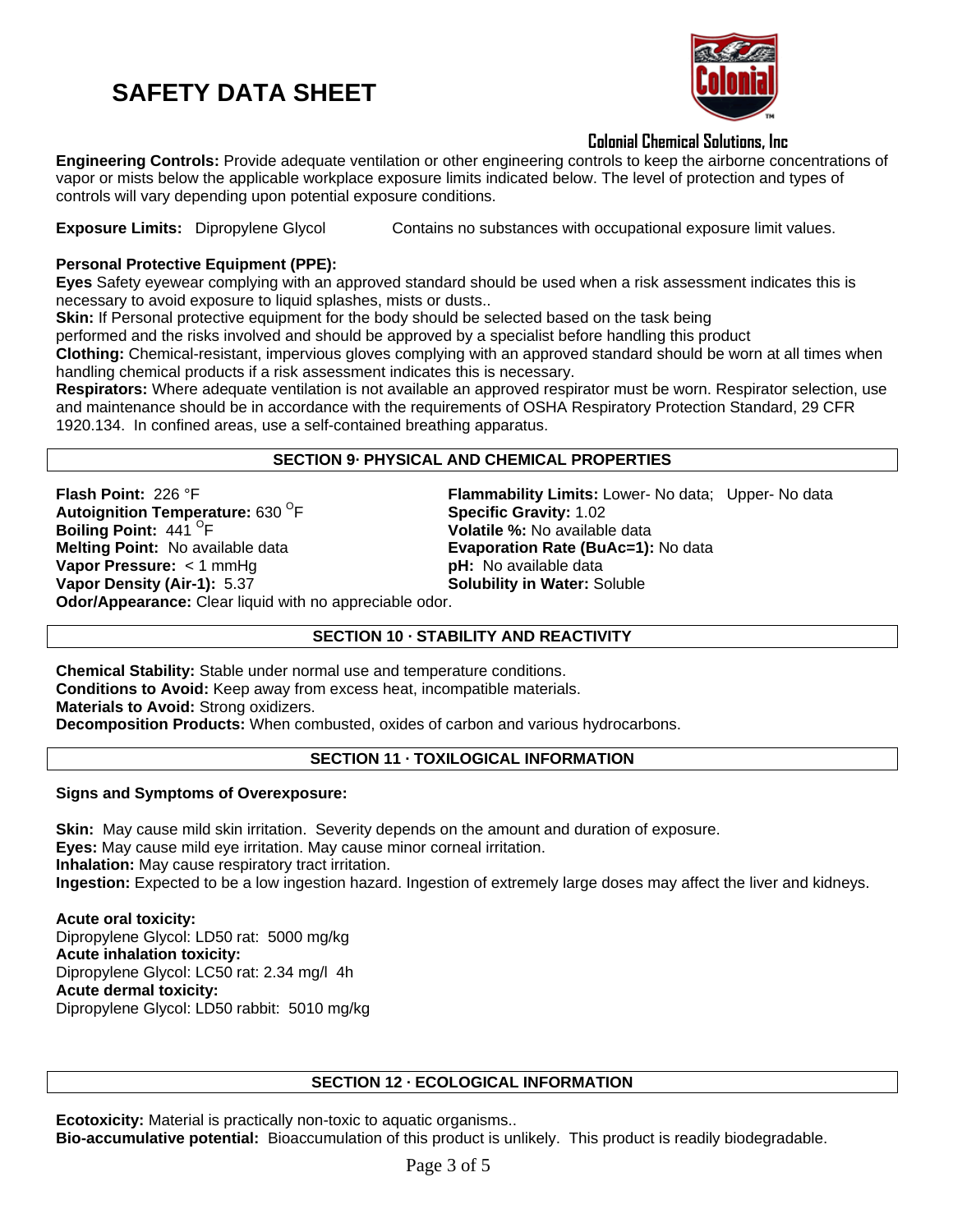

**Colonial Chemical Solutions, Inc**

**Mobility:** This product is readily mobile in soil and likely to volatize slowly from soil surface.

### **SECTION 13 · DISPOSAL CONSIDERATIONS**

Chemical waste generators must determine whether a discarded chemical is classified as a hazardous waste. US EPA guidelines for the classification determination are listed in 40 CFR Parts 261.3. Additionally, waste generators must consult state and local hazardous waste regulations to ensure complete and accurate classification.

## **SECTION 14 · TRANSPORTATION**

## **U.S. DEPARTMENT OF TRANSPORTATION (Road or Rail):**

**Proper Shipping Name:** Not a DOT Regulated Material **Hazard Class: UN NA Number: Packaging Group:**

## **SECTION 15 · REGULATORY INFORMATION**

# **US FEDERAL REGULATIONS**

## **Comprehensive Environmental Response and Liability Act (CERCLA)**

This material is not subject to any special reporting under the requirements of the Comprehensive Environmental Response, Compensation and Liability Act (CERCLA).

**SARA 302:** No chemicals in this material are subject to the reporting requirements of SARA Title III, Section 302. The reportable quantity (RQ) for this material has not been estimated.

**Toxic Substance Control Act (TSCA):** All components of this product are listed on the TSCA inventory list.

## **SARA Section 311/312 (40 CFR 370) Hazard Categories:**

Chronic Health Hazards

## **SARA Section 313 (40 CFR 372) Hazard Categories:**

This material does not contain any chemical components with known CAS numbers that exceed the threshold (De Minimis) reporting levels established by SARA Title III, Section 313.

**Clean Water Act:** None of the chemicals in this product are listed as Hazardous Substances under the CWA

**Clean Air Act:** None of the chemicals in this product are listed as Hazardous Substances under the CAA.

**California Prop 65:** This product contains no chemicals known by the State of California to cause cancer, birth defects or other reproductive harm.

#### **SECTION 16 · OTHER INFORMATION**

**MSDS Revision Date:** February 2015

**National Fire Protection Association (NFPA) Ratings:** This information is intended solely for the use of individuals trained in the NFPA system.